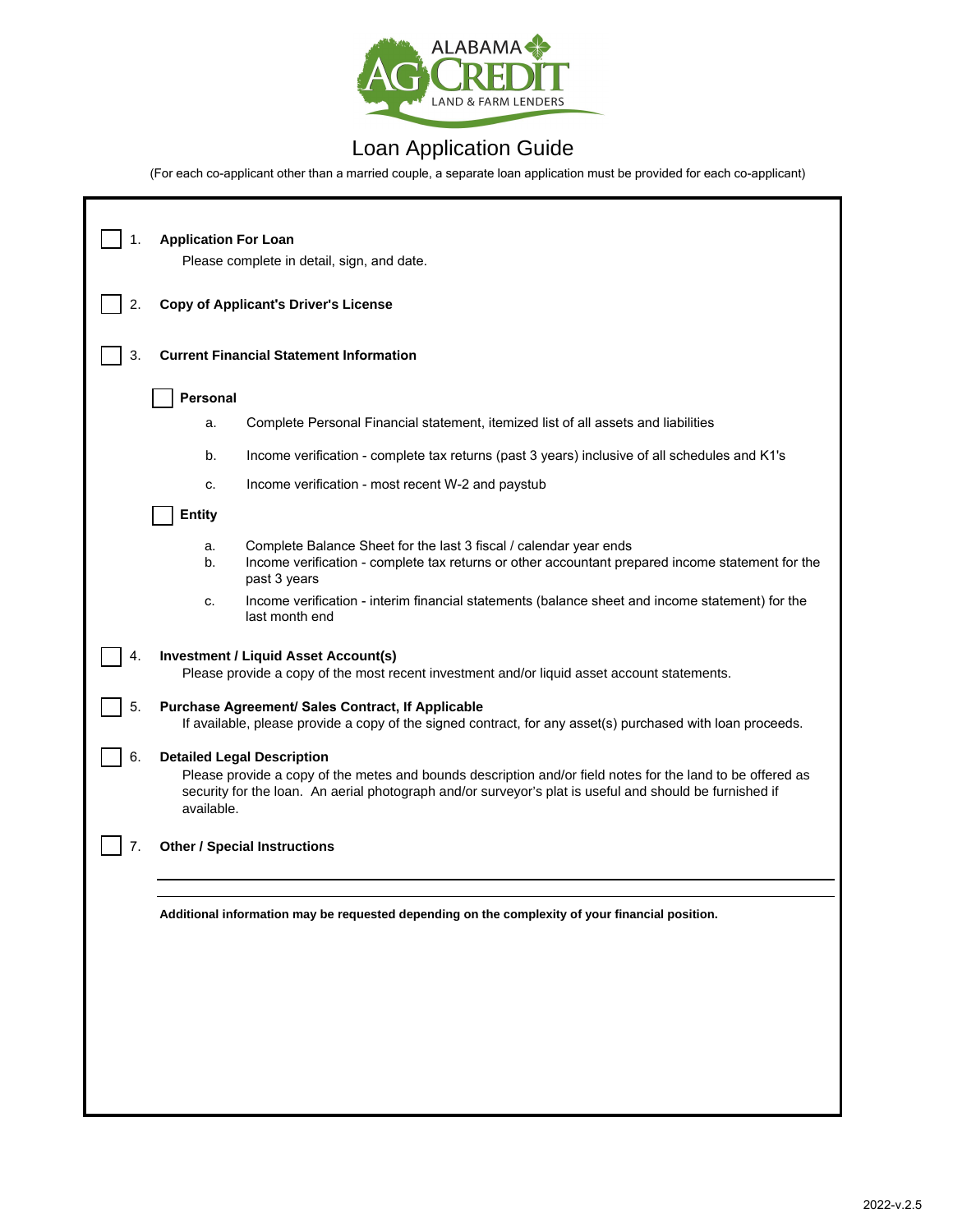

## Application for Loan

(For each co-applicant other than a married couple, a separate loan application must be provided for each co-applicant)

| <b>APPLICANT</b>                                                                                                                                                                                                                                                                                                     |                                                                                                                               |                     |                                                                                                                              |                                      |                    |                                                              |  |  |
|----------------------------------------------------------------------------------------------------------------------------------------------------------------------------------------------------------------------------------------------------------------------------------------------------------------------|-------------------------------------------------------------------------------------------------------------------------------|---------------------|------------------------------------------------------------------------------------------------------------------------------|--------------------------------------|--------------------|--------------------------------------------------------------|--|--|
| Name (First, Middle, Last, Suffix)                                                                                                                                                                                                                                                                                   |                                                                                                                               |                     |                                                                                                                              | Social Security / Tax ID #           |                    |                                                              |  |  |
| <b>Email Address</b>                                                                                                                                                                                                                                                                                                 |                                                                                                                               |                     |                                                                                                                              | Date of Birth                        |                    | U.S. Citizen?<br>$\bullet$ YES<br>$\Omega$ NO                |  |  |
| Home Phone #                                                                                                                                                                                                                                                                                                         | Work Phone #                                                                                                                  |                     |                                                                                                                              | Cell Phone #                         |                    |                                                              |  |  |
| Mailing Address (Street, City, State, Zip)                                                                                                                                                                                                                                                                           |                                                                                                                               |                     |                                                                                                                              |                                      |                    |                                                              |  |  |
| Employer                                                                                                                                                                                                                                                                                                             | Position / Title                                                                                                              |                     |                                                                                                                              | How Long at Employer?                |                    | $(yrs/mths)$ **                                              |  |  |
| Employer Address (Street, City, State, Zip)                                                                                                                                                                                                                                                                          |                                                                                                                               |                     |                                                                                                                              | <b>Annual Salary</b>                 |                    |                                                              |  |  |
| ** IF LESS THAN 2 YEARS, PREVIOUS EMPLOYER:                                                                                                                                                                                                                                                                          |                                                                                                                               |                     |                                                                                                                              | \$                                   |                    |                                                              |  |  |
| <b>SPOUSE (If Joint Applicant)</b>                                                                                                                                                                                                                                                                                   |                                                                                                                               |                     |                                                                                                                              |                                      |                    |                                                              |  |  |
| Name (First, Middle, Last, Suffix)                                                                                                                                                                                                                                                                                   |                                                                                                                               |                     |                                                                                                                              | Social Security / Tax ID #           |                    |                                                              |  |  |
|                                                                                                                                                                                                                                                                                                                      |                                                                                                                               |                     |                                                                                                                              |                                      |                    |                                                              |  |  |
| <b>Email Address</b>                                                                                                                                                                                                                                                                                                 |                                                                                                                               |                     |                                                                                                                              | Date of Birth                        |                    | U.S. Citizen?<br>O<br><b>YES</b><br>$\mathbf{\mathsf{O}}$ NO |  |  |
| Home Phone #                                                                                                                                                                                                                                                                                                         | Work Phone #                                                                                                                  |                     |                                                                                                                              | Cell Phone #                         |                    |                                                              |  |  |
| Employer                                                                                                                                                                                                                                                                                                             | Position / Title                                                                                                              |                     |                                                                                                                              | How Long at Employer?                |                    | (yrs/mths)**                                                 |  |  |
| Employer Address (Street, City, State, Zip)                                                                                                                                                                                                                                                                          |                                                                                                                               |                     |                                                                                                                              | <b>Annual Salary</b><br>\$           |                    |                                                              |  |  |
| **IF LESS THAN 2 YEARS, PREVIOUS EMPLOYER:                                                                                                                                                                                                                                                                           |                                                                                                                               |                     |                                                                                                                              |                                      |                    |                                                              |  |  |
| OTHER PERSONAL INFORMATION                                                                                                                                                                                                                                                                                           |                                                                                                                               |                     |                                                                                                                              |                                      |                    |                                                              |  |  |
| Marital Status? (Unmarried includes single and divorced)                                                                                                                                                                                                                                                             |                                                                                                                               |                     |                                                                                                                              |                                      |                    |                                                              |  |  |
| Married OUnmarried<br>O Separated                                                                                                                                                                                                                                                                                    |                                                                                                                               |                     |                                                                                                                              |                                      |                    |                                                              |  |  |
| Do you own any interest in any of the following:<br>Partnership Corporation<br>LLC LLP If yes, provide details:<br>$\Box$ Trust<br>Estate                                                                                                                                                                            |                                                                                                                               |                     |                                                                                                                              |                                      |                    |                                                              |  |  |
| Principal Agricultural Product(s)                                                                                                                                                                                                                                                                                    | Total acres in the agricultural operation                                                                                     | County of Operation |                                                                                                                              |                                      | Year Began Farming |                                                              |  |  |
| Owned:                                                                                                                                                                                                                                                                                                               | Leased:                                                                                                                       |                     |                                                                                                                              |                                      |                    |                                                              |  |  |
| $\mathbf{O}$ YES<br><b>NO</b>                                                                                                                                                                                                                                                                                        | Is the applicant or co-applicant an active duty or reserve member of the Army, Navy, Marine Corps, Air Force, or Coast Guard? |                     |                                                                                                                              |                                      |                    |                                                              |  |  |
| Is the applicant, co-applicant or any recipient of the loan proceeds a director or employee of any Farm Credit System institution, a Farm<br>Credit Administration employee, or a relative of any such director or employee? If yes, please specify the relationship and organization:<br>$\mathbf{O}$ YES<br>$O$ NO |                                                                                                                               |                     |                                                                                                                              |                                      |                    |                                                              |  |  |
|                                                                                                                                                                                                                                                                                                                      |                                                                                                                               |                     |                                                                                                                              |                                      |                    |                                                              |  |  |
| <b>YES</b><br><b>NO</b><br>Have (either of) you or any firm in which you were a major owner ever declared bankruptcy? If yes, what year?                                                                                                                                                                             |                                                                                                                               |                     |                                                                                                                              |                                      |                    |                                                              |  |  |
| <b>YES</b><br><b>NO</b><br>Have (either of) you ever had property foreclosed upon, given title or deed in lieu thereof, or been the beneficiary of debt forgiveness?                                                                                                                                                 |                                                                                                                               |                     |                                                                                                                              |                                      |                    |                                                              |  |  |
| <b>LOAN REQUEST</b><br><b>COLLATERAL</b>                                                                                                                                                                                                                                                                             |                                                                                                                               |                     |                                                                                                                              |                                      |                    |                                                              |  |  |
| Amount Requested: \$                                                                                                                                                                                                                                                                                                 |                                                                                                                               |                     | Collateral for Loan:                                                                                                         | <b>Real Estate</b>                   |                    | Equipment<br>Livestock                                       |  |  |
| Loan Purpose (line of credit for asset purchase, construction, etc):                                                                                                                                                                                                                                                 |                                                                                                                               |                     |                                                                                                                              | Crops                                | Other:             |                                                              |  |  |
|                                                                                                                                                                                                                                                                                                                      |                                                                                                                               |                     | Ownership of this collateral is/will be:                                                                                     |                                      | Individual         | Partnership                                                  |  |  |
| How were you referred to Alabama Ag Credit?                                                                                                                                                                                                                                                                          |                                                                                                                               |                     | Corporation                                                                                                                  | Estate<br>If Real Estate Collateral: | Trust Other:       |                                                              |  |  |
| <b>Total Purchase Price</b>                                                                                                                                                                                                                                                                                          | Source of Down Payment                                                                                                        |                     | Number of Acres                                                                                                              | Located In                           |                    |                                                              |  |  |
| \$                                                                                                                                                                                                                                                                                                                   |                                                                                                                               |                     |                                                                                                                              |                                      |                    | State:                                                       |  |  |
| <b>REFINANCE of:</b>                                                                                                                                                                                                                                                                                                 |                                                                                                                               |                     |                                                                                                                              | County:                              |                    |                                                              |  |  |
| Lender's Name<br>Loan Balance                                                                                                                                                                                                                                                                                        |                                                                                                                               |                     | <b>Collateral Address:</b><br><b>YES</b>                                                                                     |                                      |                    |                                                              |  |  |
| \$                                                                                                                                                                                                                                                                                                                   |                                                                                                                               |                     |                                                                                                                              |                                      |                    | NO Does the collateral have public road access?              |  |  |
|                                                                                                                                                                                                                                                                                                                      |                                                                                                                               |                     | YES<br>NO                                                                                                                    |                                      |                    | If not, is access available from an easement?                |  |  |
| <b>REQUESTED TERMS</b>                                                                                                                                                                                                                                                                                               |                                                                                                                               |                     | $O$ YES $O$<br><b>NO</b>                                                                                                     | attached equipment?                  |                    | Are there any improvements, buildings, or permanently        |  |  |
| Requested loan<br>Payment Frequency:<br>term in years (1-30)<br>Monthly<br>Semi-Annual                                                                                                                                                                                                                               |                                                                                                                               |                     | Are there any existing, potential or past environmental<br>hazards on or near the proposed collateral?<br>YES U<br><b>NO</b> |                                      |                    |                                                              |  |  |
| Quarterly<br>Annual                                                                                                                                                                                                                                                                                                  |                                                                                                                               |                     | <b>YES</b>                                                                                                                   |                                      |                    | NO I claim/will claim the property as my Homestead.          |  |  |
|                                                                                                                                                                                                                                                                                                                      |                                                                                                                               |                     |                                                                                                                              |                                      |                    |                                                              |  |  |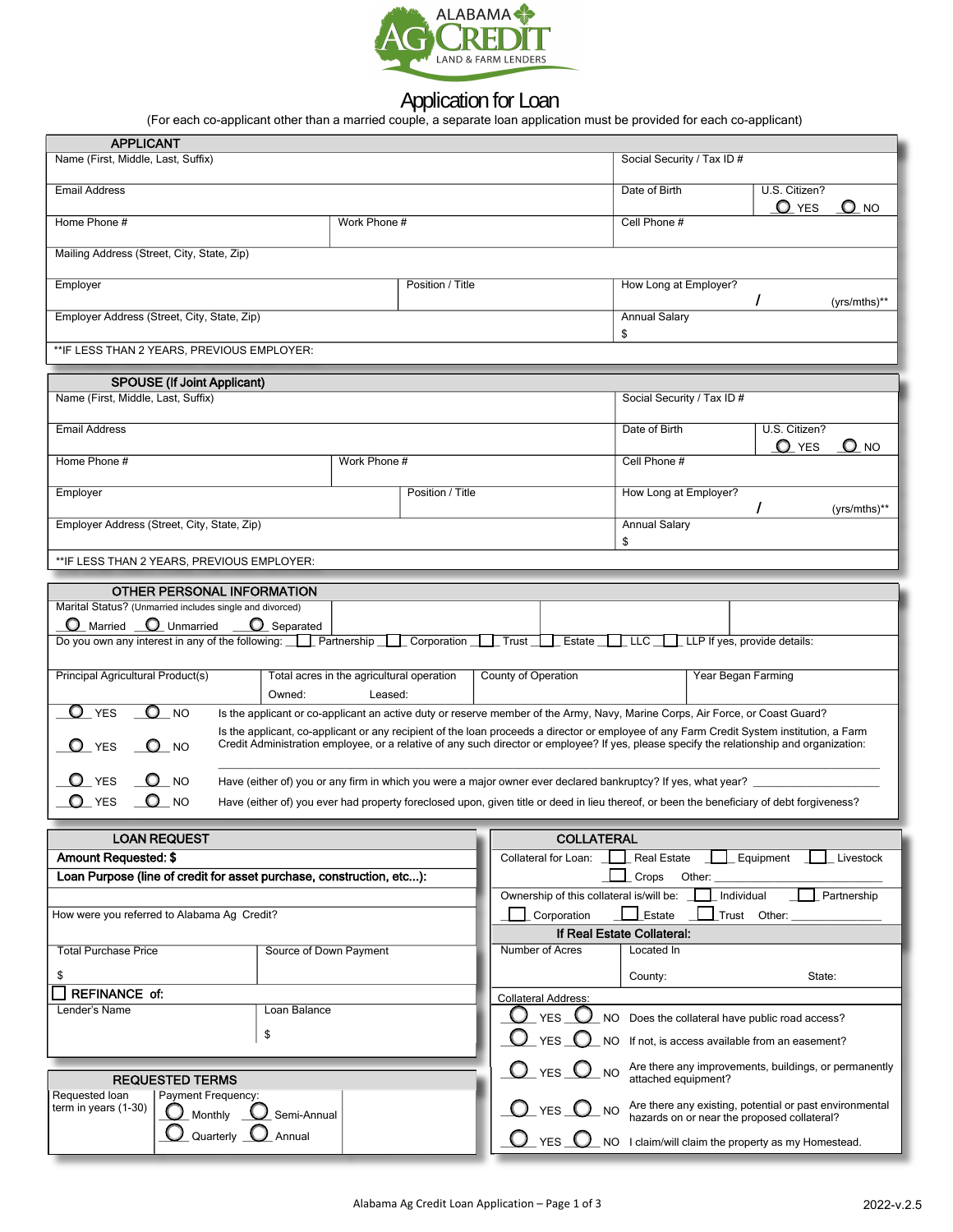

# Application for Loan

## *Verifications, Authorizations & Disclosures*

1. I (we) hereby authorize the release to Alabama Ag Credit and each of its affiliates (together, the "Association") of any relevant credit or employment information, either past or current, concerning me (us). A photographic copy of this authorization, including the signatures of the undersigned, may be deemed to be the equivalent of the original and may be used as a duplicate original. This information may be shared with participating lenders, agents, the Farm Credit Bank of Texas and counsel for the Association for any purpose allowed by law.

2. The Federal Equal Credit Opportunity Act prohibits creditors from discriminating against credit applicants on the basis of race, color, religion, national origin, sex, marital status, age (provided that the applicant has the capacity to enter into a binding contract), because all of part of the applicant's income derives from any public assistance program, or because the applicant has in good faith exercised any right under the Consumer Credit Protection Act. The Federal agency that administers compliance with this law concerning this creditor is: Farm Credit Administration, 1501 Farm Credit Drive, McLean, Virginia 22102-5090.

To help the government fight the funding of terrorism and money laundering activities, Federal law requires us to obtain, verify and record information that identifies each person who engages in other financial services with this establishment. What this means for you: We will ask for your name, address and other information that will allow us to identify you. We may also ask to see your driver's license or other identifying documents.

3. I (we) agree to provide all financial and income information required by the Association to evaluate my (our) credit request and hereby represent that all of the statements contained herein are true and correct, having the same legal effect of a sworn representation; that no information has been withheld or suppressed which would adversely affect the value of, or my title to, the property offered as security (the "Collateral"); that there are no suits pending or unsatisfied judgments against me other than those shown on my financial statement; that all claimed encumbrances, security interests and/or liens against the Collateral have been shown on my financial statement; and that all of my (our) debts and obligations (including all contingent obligations such as guarantees) are shown on my financial statement. (NOTE: If you are applying for credit individually and not relying on the credit worthiness of your spouse, the only information about your spouse required to be furnished is: (1) his/her home address; (2) whether you are separated from him/her; and (3) the obligations and amount of debt owned by him/her for which your property or income is or may become liable under applicable State law.) If this application is approved for a loan in an amount agreeable to me (us), I (we) agree to furnish at my (our) expense a mortgagee's title insurance policy, or other evidence of title acceptable to the Association, covering the Collateral offered as security, and any easements required for access. I (we) agree to pay all costs incident to the obtaining and recording of legal instruments required in connection with the loan approval hereunder, whether or not such loan is ultimately closed, and I (we) agree to pay the fee properly charged in connection with this application. I (we) apply for membership in the Association as required by applicable by-laws and agree to (1) purchase the required shares of capital stock or participation certificates of said association, (2) be bound by the bylaws and actions of the Board of Directors of said Association. I (we) authorize the Association to obtain such credit reports, employment and income verifications and other information as may be required in connection with this loan application or in connection with the review or collection of any loan resulting therefrom or any and all future renewals and extensions thereof, and hereby instruct any credit reporting agency or other person to provide such credit reports or other information requested by the Association. I (we) agree to pay for the cost of any and all third-party services related to this application including any survey expense, appraisal fee and/or inspection fee regardless of whether or not the loan closes.

4. I (we) hereby certify that I (we) have received the proper disclosure of Stock or Participation Certificates and the risk associated with said investment.

5. I (we) understand and agree that the Association may without liability withdraw from negotiations regarding this loan application at any time and that the approval for a loan in any amount resulting from this loan application will be evidenced ONLY by a written notice from the Association and that I am not entitled to rely upon my oral statements regarding the likelihood that this application will be approved. Approval for any loan is contingent on my (our) satisfaction of all conditions required by the Association in the exercise of its sole discretion and judgment.

6. Pursuant to 18 USCS § 1014, it is a crime to knowingly make a false statement or report or to willfully overvalue any land, property or Collateral in connection with this loan application. By signing below I (we) warrant and represent that I (we) completed and reviewed all of the information in this application and the accompanying financial statement.

7. **PRIVACY ACT NOTICE**: This information authorization is to be used by the Association (and any agency) collecting it or its assignees in determining whether you qualify as a prospective borrower under its program. Association uses your information, including your email address, for direct marketing purposes. Direct marketing is defined as email, postal mail, and telephone marketing. The Association does not share your personal information with other financial companies, affiliates, or nonaffiliates to market to you. It will not be disclosed outside the Association and/or agency except as required by law or agreement. You do not have to provide this information, but if you do not, your application for approval as a prospective borrower may be delayed or rejected. The information requested in this form is authorized by Title 38, USC, Chapter 37, (if VA); by 12 USC, Section 1701 et seq. (if HUD/FHA); by 42 USC, Section 1425b (if HUD/CPD); and Title 42 USC, 1471 et seq., or 7 USC, 1921 et seq. (if USDA/FSA).

8. **HUD/FHA LOANS – NOTICE TO BORROWERS**: This is notice to you as required by the Right to Financial Privacy Act of 1978 that HUD/FHA has a right of access to financial records held by financial institutions in connection with the consideration or administration of assistance to you. Financial records involving your transaction will be available to HUD/FHA without further notice or authorization but will not be disclosed or released by this institution to another Government Agency or Department without your consent except as required or permitted by law.

9. I (we) understand that we have a right to receive a copy of any appraisal report used in connection with my (our) credit application, if the intended collateral for the loan contains a dwelling. If I (we) wish to receive a copy, I (we) will provide a written request to the Association. The Association must receive the written request within 90 days from the date the Association provides notice of action taken on the application or 90 days after the application is withdrawn. I (we) also understand that I (we) may be required to pay for the cost of the appraisal report prior to receiving a copy.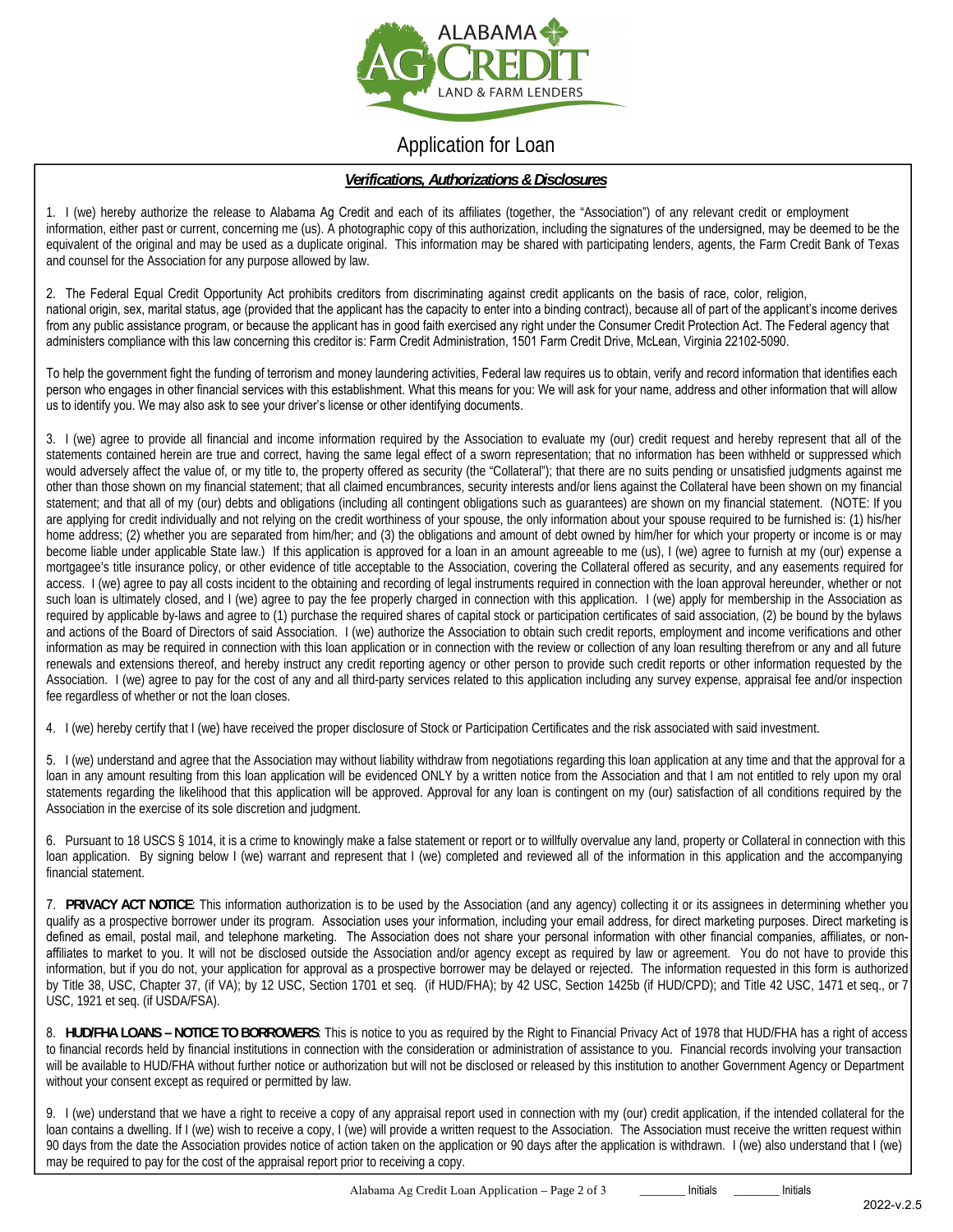

# Application for Loan

### *Verifications, Authorizations & Disclosures*

10. I (We) hereby appoint and authorize \_\_\_\_\_\_\_\_\_\_\_\_\_\_\_\_\_\_\_\_\_\_\_\_\_\_\_\_\_\_\_to act for and on behalf of all joint borrowers in all matters pertaining to this Application and any loan made hereunder,including the right to vote the Association stock and to receive payment of dividends or patronage and the proceeds of refund stock or participation certificates as well as the distribution or retirement of any allocated or unallocated equities. In the event of a conflict with regard to who is authorized to act on behalf of the stockholders in this regard, the Associat the stockholders in this regard, the Association may pay such proceeds to Association harmless against any claims, costs, loss, or expenses including attorneys' fees relating to said payment.

The undersigned, by execution below, state(s) that he/she/they collectively has/have the authority to act on behalf of all joint borrowers in all matters stated in this Authorization for Voting Designation ("Designation") and to enter into the same. The undersigned further agree to provide Association prior to or at closing with any properly executed resolution, consent or other documents necessary to demonstrate, establish and confirm the statements made in this Designation.

This Designation may be executed in separate counterpart signature pages, and all such counterparts taken together shall constitute but one and the same instrument, and a facsimile copy of an executed counterpart shall constitute the same as delivery of the original of such executed counterpart.

Signed:

Signed:

Printed Name: \_\_\_\_\_\_\_\_\_\_\_\_\_\_\_\_\_\_\_\_\_\_\_\_\_\_\_\_\_\_\_\_\_\_\_\_\_

Printed Name: \_\_\_\_\_\_\_\_\_\_\_\_\_\_\_\_\_\_\_\_\_\_\_\_\_\_\_\_\_\_\_\_\_\_\_\_\_\_\_\_

Date: \_\_\_\_\_\_\_\_\_\_\_\_\_\_\_\_\_\_\_\_\_\_\_\_\_\_\_\_\_\_\_\_\_\_\_\_\_\_\_\_\_\_\_\_\_\_\_

Date: \_\_\_\_\_\_\_\_\_\_\_\_\_\_\_\_\_\_\_\_\_\_\_\_\_\_\_\_\_\_\_\_\_\_\_\_\_\_\_\_\_\_\_\_\_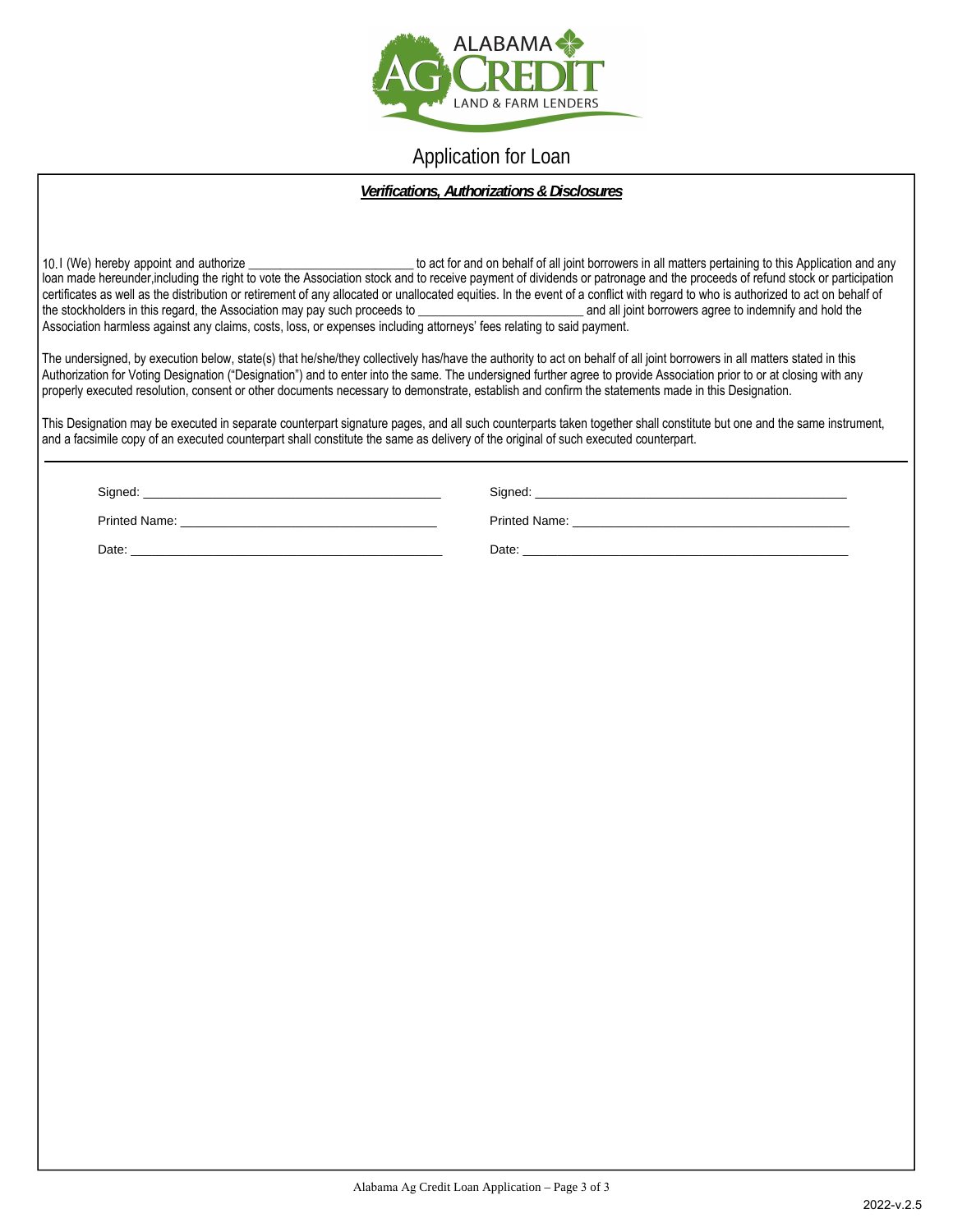

# Financial Statement

| Name:                  |                                                                                                                                  |          |             |                     |     |                      |     |        |  |
|------------------------|----------------------------------------------------------------------------------------------------------------------------------|----------|-------------|---------------------|-----|----------------------|-----|--------|--|
| <b>Statement Type:</b> | Individual<br>Joint                                                                                                              |          | Partnership | Sole Proprietorship |     | Corporation<br>Trust |     | Estate |  |
|                        | This financial statement accurately reflects the financial position of the undersigned as of:                                    |          |             |                     |     |                      |     |        |  |
|                        | *Please attach additional pages as necessary. Include a copy of the most recent investment &/or liquid asset account statements. |          |             |                     |     |                      |     |        |  |
|                        | <b>Assets</b>                                                                                                                    |          |             |                     |     | Liabilities          |     |        |  |
|                        | $\cdots$                                                                                                                         | $\cdots$ |             |                     | Pmt |                      | Yrs | . .    |  |

| <b>Item</b>                  | <b>Description</b>                                          | Value  | Item                     | <b>Creditor</b>                              | Frequency | Rate % | Remaining | Pmt | <b>Balance</b> |
|------------------------------|-------------------------------------------------------------|--------|--------------------------|----------------------------------------------|-----------|--------|-----------|-----|----------------|
|                              | Checking, Savings, & CD Accounts                            |        |                          | Credit Cards / Accounts Payable              |           |        |           |     |                |
| 1.                           |                                                             |        | 1.                       |                                              |           |        |           |     |                |
| 2.                           |                                                             |        | 2.                       |                                              |           |        |           |     |                |
| 3.                           |                                                             |        | 3.                       |                                              |           |        |           |     |                |
| 4.                           |                                                             |        | 4.                       |                                              |           |        |           |     |                |
|                              | Investment Accounts - Stocks / Bonds / Mutual Funds         |        | 5.                       |                                              |           |        |           |     |                |
| 1.                           |                                                             |        | 6.                       |                                              |           |        |           |     |                |
| 2.                           |                                                             |        | 7.                       |                                              |           |        |           |     |                |
| 3.                           |                                                             |        |                          | Other Liabilities (due within 1 year)        |           |        |           |     |                |
| 4.                           |                                                             |        | 1.                       |                                              |           |        |           |     |                |
|                              | Accounts / Notes Receivable                                 |        | 2.                       |                                              |           |        |           |     |                |
| Inventories                  |                                                             |        | 3.                       |                                              |           |        |           |     |                |
| Prepaid Items                |                                                             |        |                          | <b>Estimated Income Tax</b>                  |           |        |           |     |                |
| Cash Value of Life Insurance |                                                             |        |                          | Loan on Life Insurance                       |           |        |           |     |                |
|                              | Vehicles, Equipment, & Livestock                            |        |                          | Vehicles, Equipment, & Livestock Liabilities |           |        |           |     |                |
| 1.                           |                                                             |        | $\blacktriangleright$ 1. |                                              |           |        |           |     |                |
| 2.                           |                                                             |        | $\bullet$ 2.             |                                              |           |        |           |     |                |
| 3.                           |                                                             |        | $\bullet$ 3.             |                                              |           |        |           |     |                |
| 4.                           |                                                             |        | $\blacktriangleright$ 4. |                                              |           |        |           |     |                |
| 5.                           |                                                             |        | $\blacktriangleright$ 5. |                                              |           |        |           |     |                |
|                              | <b>Retirement Accounts</b>                                  |        |                          | Other Liabilities (due > 1 year)             |           |        |           |     |                |
| 1.                           |                                                             |        | 1.                       |                                              |           |        |           |     |                |
| 2.                           |                                                             |        | 2.                       |                                              |           |        |           |     |                |
| 3.                           |                                                             |        | 3.                       |                                              |           |        |           |     |                |
| $\overline{4}$ .             |                                                             |        | 4.                       |                                              |           |        |           |     |                |
|                              | Invest. in Partnerships & Closely Held Corp. / Other Assets |        | 5.                       |                                              |           |        |           |     |                |
| 1.                           |                                                             |        | 6.                       |                                              |           |        |           |     |                |
| 2.                           |                                                             |        | 7.                       |                                              |           |        |           |     |                |
| 3.                           |                                                             |        | 8.                       |                                              |           |        |           |     |                |
| <b>Real Estate</b>           |                                                             |        |                          | <b>Real Estate Liabilities</b>               |           |        |           |     |                |
| 1.                           |                                                             |        | $\mathbf{P}_{1}$         |                                              |           |        |           |     |                |
| 2.                           |                                                             |        | $\blacktriangleright$ 2. |                                              |           |        |           |     |                |
| 3.                           |                                                             |        | $\rightarrow$ 3.         |                                              |           |        |           |     |                |
| 4.                           |                                                             |        | $\blacktriangleright$ 4. |                                              |           |        |           |     |                |
| 5.                           |                                                             |        | $\blacktriangleright$ 5. |                                              |           |        |           |     |                |
| <b>Total Assets</b>          |                                                             | \$0.00 |                          | <b>Total Liabilities</b>                     |           |        |           |     | \$0.00         |
|                              |                                                             |        |                          | Net Worth (Total Assets - Total Liabilities) |           |        |           |     | \$0.00         |
|                              |                                                             |        |                          |                                              |           |        |           |     |                |

Total amount of life insurance carried (\$): Total amount of life insurance assigned (\$):

*Please answer Yes or No to the following questions. Explain any Yes answers in the space provided or attach a separate sheet.*

| Are you liable on any other debts not listed here? | It so. how much? | Have you been, or are you now, in bankruptcy? |  |
|----------------------------------------------------|------------------|-----------------------------------------------|--|
| Are there any judgements of record against you?    |                  | Are you a party to any lawsuit?               |  |
|                                                    |                  |                                               |  |

I (we) certify that the foregoing, including all schedules and attachments, is true and correct to the best of my (our) knowledge and fairly presents my (our) financial position as of the aforestated date; and I (we) further acknowledge that this lender is protected by federal statutes that make it a criminal offense to make a false statement in the above presentation of financial worth or to sell or convert to my (our) own use any property mortgaged to the lender. Pursuant to 18 USCS { 1014, it is a crime to knowingly make a false statement or report or to willfully overvalue any land, property, or security in connection with this loan application.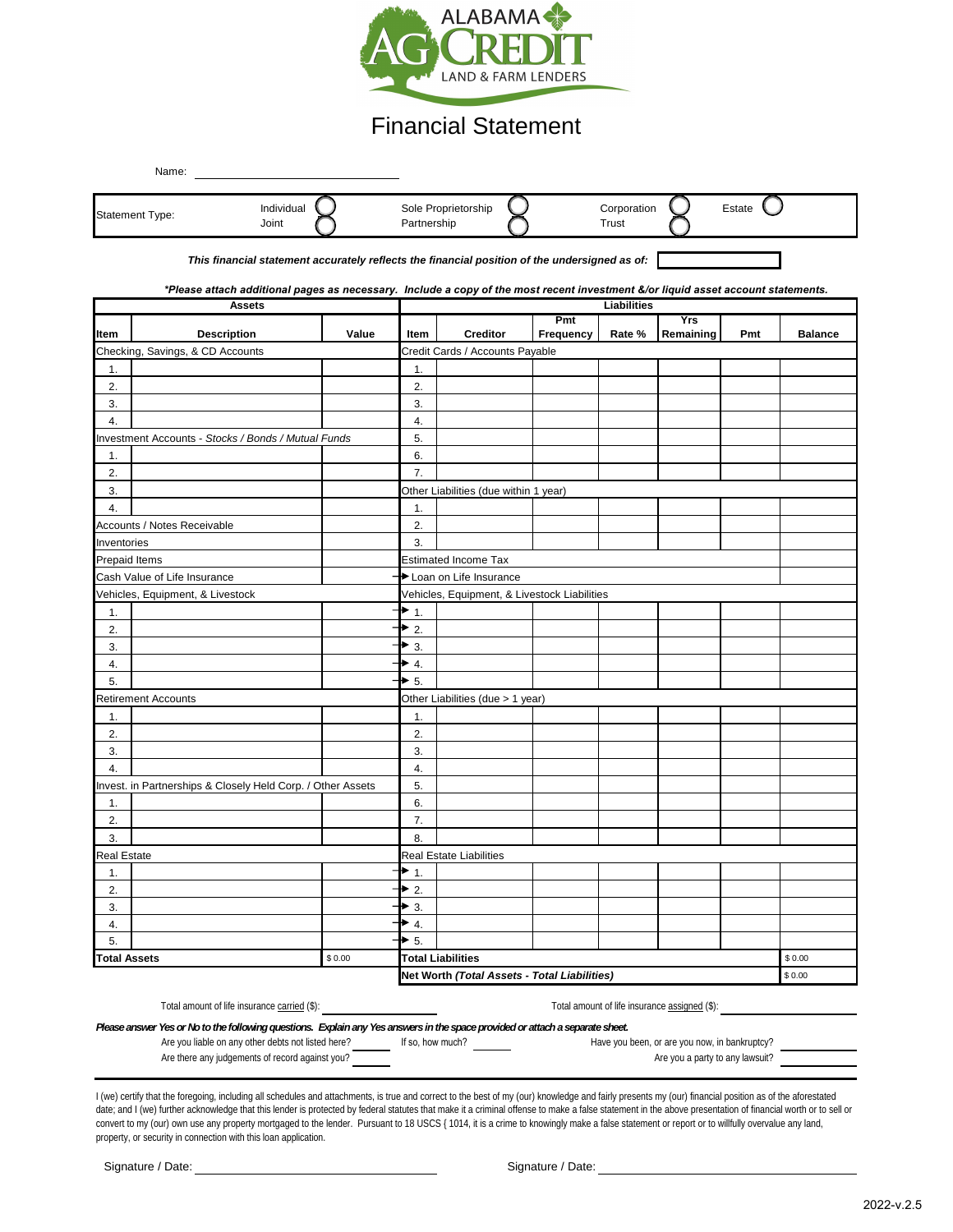

#### **YOUR INVESTMENT IN YOUR FARM CREDIT SYSTEM ASSOCIATION**

As a member, you should be aware that your Agricultural Credit Association, Federal Land Credit Association, or Production Credit Association ("association") is part of the federal Farm Credit System serving local agriculture in the Tenth Farm Credit District. The associations originate agricultural loans directly and make financially related services available to their members. Since associations are organized as cooperatives, you invest in the capital stock or participation certificates of the association as a condition to receiving a loan from the association or to qualify for financially-related services. This means that only persons eligible to hold stock or participation certificates can borrow from associations and that borrowers are a source of capital for an association. In addition, holders of stock or participation certificates can qualify for financially-related services. To assist you in understanding how stock and participation certificates work at your association, the most common questions and their answers are listed below. If you have additional questions, please contact your association.

#### Q. WHAT IS VOTING STOCK AND WHO CAN BUY IT?

A. Voting stock is stock required to be purchased as a condition to receiving a loan carrying the right to vote on all matters which stockholders have the right to decide under the Farm Credit Act, Farm Credit Administration regulations or your association's bylaws. Voting stock can be purchased only by farmers, ranchers or producers or harvesters of aquatic products. Following cooperative principles, each member normally has only one vote regardless of the number of shares owned. The only exception is when stockholders authorize the issuance of preferred stock, when each stockholder's vote is weighted according to the number of shares owned. The par value of each share is \$5.00, which is also the purchase price.

#### Q. WHAT DOES VOTING STOCK OWNERSHIP GIVE ME?

A. A holder of voting stock is entitled to vote to select members of the Nominating Committee, to vote in the election of directors to the association's board of directors, to make motions and second motions at the annual stockholders meeting, to vote on measures brought before the meeting, and to vote on certain other matters relating to corporate governance. In addition, a voting stockholder is generally eligible to serve as a director or as a member of the Nominating Committee.

#### Q. WHAT ARE PARTICIPATION CERTIFICATES?

A. Your association may make rural home loans and certain farm-related business loans. These borrowers are not eligible to hold voting stock but must instead purchase participation certificates as a condition of receiving a loan. In addition, persons who are eligible to borrow may purchase participation certificates in order to qualify for financially-related services. Owners of participation certificates do not have voting rights except when stockholders authorize the issuance of preferred stock and are not eligible to serve on the association's board of directors. In all other respects, stock and participation certificates have the same rights and restrictions.

#### Q. WHAT DETERMINES THE AMOUNT OF STOCK I MUST BUY?

A. The minimum level of stock purchase requirements for loans and financially-related services is determined from time to time by the association board of directors within a range set forth in the association's capitalization bylaws which are subject to the approval of stockholders.

#### Q. HOW DO I BUY STOCK?

A. The money needed to buy the required amount of voting stock or participation certificates can be included in your association loan request. If your loan request includes stock, the promissory note that you sign will include the amount necessary to purchase the required stock or participation certificates. In that case, you will also pay interest on the stock portion of your loan. The total amount of your loan, including stock or participation certificates, must be repaid in full. Under certain circumstances stock or participation certificates may be purchased during the life of the loan. Such purchases may be paid for in cash or by adding the purchase price to your loan. Purchases of stock or participation certificates to qualify for financially-related services shall be paid for in cash.

#### Q. IN WHAT FORM IS MY STOCK ISSUED?

A. Your association issues a receipt for stock and participation certificates at the time they are issued. Ownership of the stock or participation certificates is recorded on the books of the association.

#### Q. DOES VOTING STOCK EARN DIVIDENDS OR PATRONAGE REFUNDS?

A. Ownership of voting stock may make you eligible to receive patronage refunds based on business done with the association or dividends based on the number of shares of voting stock or participation certificates you hold when the association board, at its sole discretion and upon review of the association's financial performance, declares a dividend or patronage distribution.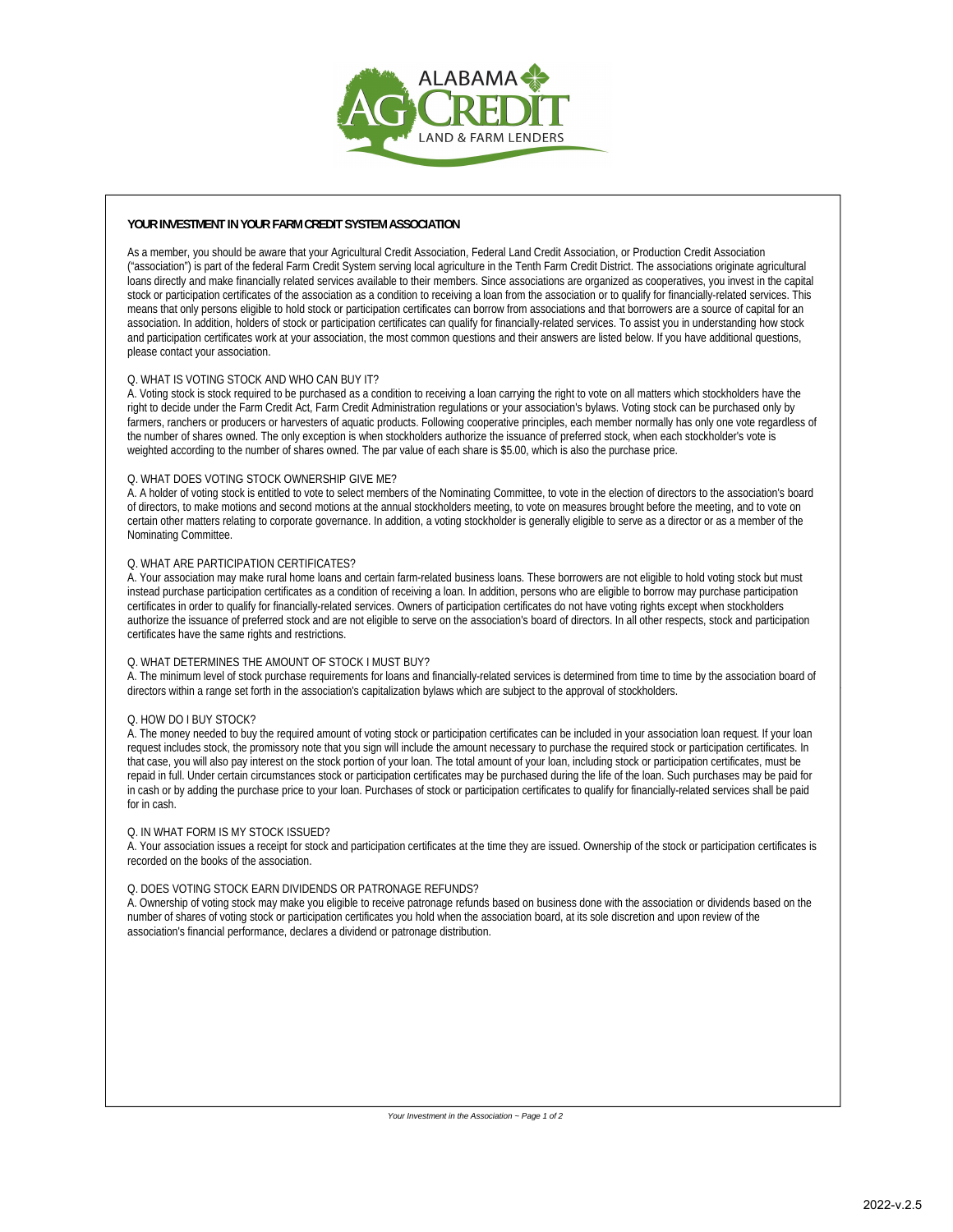

#### **YOUR INVESTMENT IN YOUR FARM CREDIT SYSTEM ASSOCIATION - CONT.**

#### Q. DOES STOCK CHANGE IN VALUE?

A. The \$5.00 per share par value of your association stock or the \$5.00 face value of your participation certificates does not change, but the book value could increase or decrease depending on the financial condition of your association. Any retirement, however, will be at the lower cost of par value or book value.

#### Q. HOW DOES DEFAULT AFFECT MY INVESTMENT?

A. The association has a first lien on your stock or certificates and on any dividends, patronage and allocated surplus or equities as additional collateral for your loan(s) or any other indebtedness to the association. In the event of a default on the loan(s), all or part of such equities or amounts may be applied to the loan(s), or under certain circumstances, may be otherwise disposed of when approved by the lender.

#### Q. IS THERE A RISK ASSOCIATED WITH MY STOCK INVESTMENT?

A. Yes. Your ownership of stock or participation certificates in an association is an investment that allows you to share in the association's earnings through patronage refunds and/or dividends, but which is also subject to certain risks that could result in a partial or complete loss of the investment. It is not a compensating balance. The ultimate value of the stock is dependent on the future financial performance and condition of the association over time. Therefore, you cannot assume that stock will be redeemed on demand or upon a date certain or upon the happening of any event, such as repayment of the loan (as could be the case if the investment were considered a compensating balance). You are responsible for the full amount of your loan including the amount borrowed to pay for your stock or certificates, regardless of their book value.

Borrowers are advised to review the financial statements of their association, the association's capitalization bylaws and other available information about the Farm Credit System, copies of which are provided herewith and are available from the association upon request.

#### Q. WHAT HAPPENS TO THE STOCK IF AN ASSOCIATION IS LIQUIDATED?

A. If an association is liquidated, the law prohibits stock retirements until the assets of the association are used to meet liabilities of the association. The assets of the association which remain when the liquidation is completed are all divided on a pro rata basis among current stockholders according to the proportion of stock they own.

#### Q. WHAT HAPPENS TO MY STOCK WHEN THE LOAN IS REPAID?

A. Provided that the capital strength of your association permits it and unless used by you to capitalize other indebtedness, your stock may, in the board's sole discretion, be retired and the proceeds repaid to you upon final payment of the indebtedness or upon termination or completion of the financiallyrelated services or at such future date as the board may determine that the association's financial strength permits.

Under the Farm Credit Act of 1971, as amended, Farm Credit Administration regulations and the association's capitalization bylaws, stock may be retired only at the sole discretion of the association's board of directors and not on demand, a date certain, or upon the happening of any event, such as repayment of the loan. The Act and regulations prohibit retirement of stock when the association fails to meet its minimum capital adequacy standard as established by the Farm Credit Administration and the bylaws prohibit retirement when the association does not meet any higher board-established capital adequacy standard. The association board will maintain a capital plan and implement policies and procedures which will allow for the orderly retirement of stock, when requested by a stockholder, in a safe and sound manner consistent with FCA's capital adequacy requirements. In the association's capital plan, a capital adequacy standard will be established by the association board of directors. The board will not approve the retirement of any equities, dividends or payment of patronage distributions in cash in excess of the minimum to qualify the refund as a deductible patronage distribution for federal income tax purposes, unless after the retirement and/or distribution the association would continue to meet its established capital adequacy standards, and in no event will the board retire equities if the minimum permanent capital standard established by the Farm Credit Administration is not met.

#### Q. DOES THE ASSOCIATION MEET ITS CAPITAL ADEQUACY STANDARDS?

A. As of the date of this disclosure, the association meets or exceeds the minimum permanent capital adequacy standard established by the Farm Credit Administration and the standard set by the association board. The association board of directors knows of no reason that would cause the association to fail to meet the capital standard established by the board or the minimum established by Farm Credit Administration at fiscal year-end. However, as discussed in the annual report, uncertainties exist regarding matters that could have an impact on the association's capital adequacy which the association board cannot determine at this time.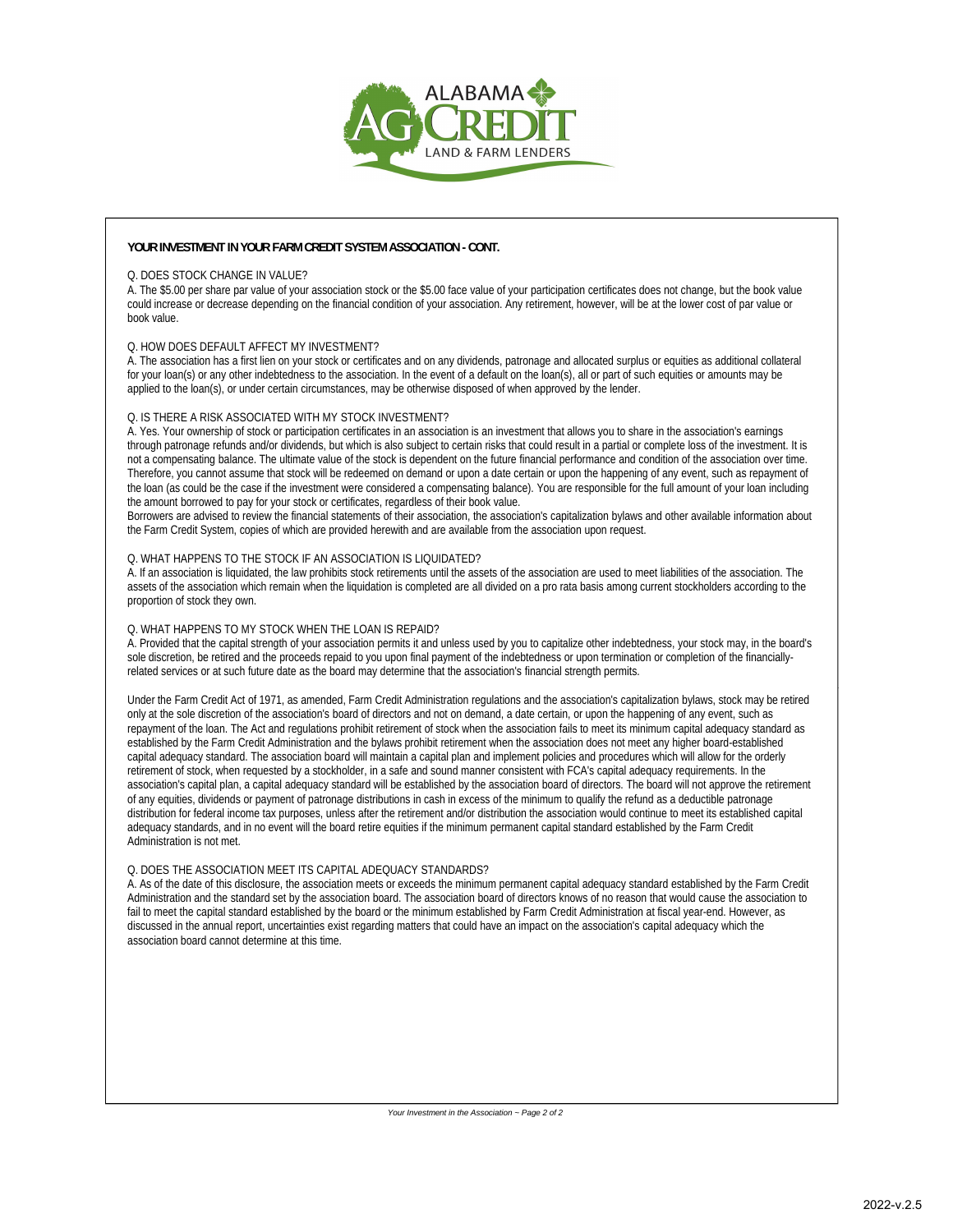## **AGREEMENT TO ACCEPT NOTICES AND DISCLOSURES ELECTRONICALLY**

## *In compliance with Electronic Signatures and National Commerce Act (ESIGN)*

In accordance with the Electronic Signatures in Global and National Commerce Act (ESIGN), we want to advise you of your rights concerning your agreement to accept Notices and Disclosures in an electronic format. In this Agreement, the terms "you" and "your" refer to each borrower, and the terms "we," "us" and "our" refer to Alabama Ag Credit ("Association").

Notices and Disclosures ("Communications") include, but are not limited to any legal or regulatory disclosures required in connection with your loan and privacy notices.

## CONFIRMATION OF CONSENT

You acknowledge and agree that your consent to receive Communications electronically is being provided in connection with a transaction that is subject to the federal Electronic Signatures in Global and National Commerce Act ("Act") and that you and we both intend that the Act apply to the fullest extent possible to allow us the ability to conduct business with you by electronic means.

## UPDATING YOUR RECORDS

The Association must have your current email address to provide you with Communications. It is your responsibility to provide us with an accurate and complete email address. You must maintain and promptly update this information with any changes. You can update your email address by contacting us at  $(800)$  579-5471.

## WITHDRAWAL OF YOUR CONSENT TO RECEIVE ELECTRONIC COMMUNICATIONS

Your ongoing consent to receive Communications is voluntary and may be withdrawn at any time. You may withdraw your consent by contacting the Association at (800) 579-5471 or mailing your request to Alabama Ag Credit, 7480 Halcyon Pointe Dr, Suite 201, Montgomery, AL 36117. By withdrawing your consent to receive Communications, you will no longer be able to access any Communications previously made available to you electronically, and will again begin to receive paper Communications via U.S. mail. We may treat an invalid email address or the subsequent malfunction of a previously valid email address as a withdrawal of your consent. If you withdraw your consent to receive Communications electronically, the withdrawal will become effective after your request is processed.

## AMENDMENTS

We may amend or supplement this Agreement from time to time by providing notice to you. Notice shall be effective when sent or as otherwise required by law.

## ASSOCIATION TERMINATION

We reserve the right, at our sole discretion, to change or terminate the terms and conditions under which we provide electronically, or to discontinue providing Communications to you electronically. We will provide you with advance notice of any such change or termination. Your decision to continue to receive statements electronically will constitute your agreement to any such changes.

## REQUESTING PAPER COPIES

To request a printed copy of an electronic communication, you may either print the electronic communication on your own equipment, or contact the association at (800) 579-5471.

## HARDWARE AND SOFTWARE REQUIREMENTS

In order to access, view and retain Communications, you must have a personal computer or similar access device, operating system and telecommunications connections to the Internet capable of receiving, accessing, displaying and either printing or storing documentation you receive from us by access to our website using the technology specified below:

- An up-to-date Internet browser and
- An email account

A detailed copy of Hardware/Software minimum requirements will be provided upon your request. By accepting the Electronic Communications Agreement, you acknowledge your understanding of, and agreement to these terms and conditions. You also confirm that you are able to meet the hardware and software requirements necessary to access, view and print Online Communications.